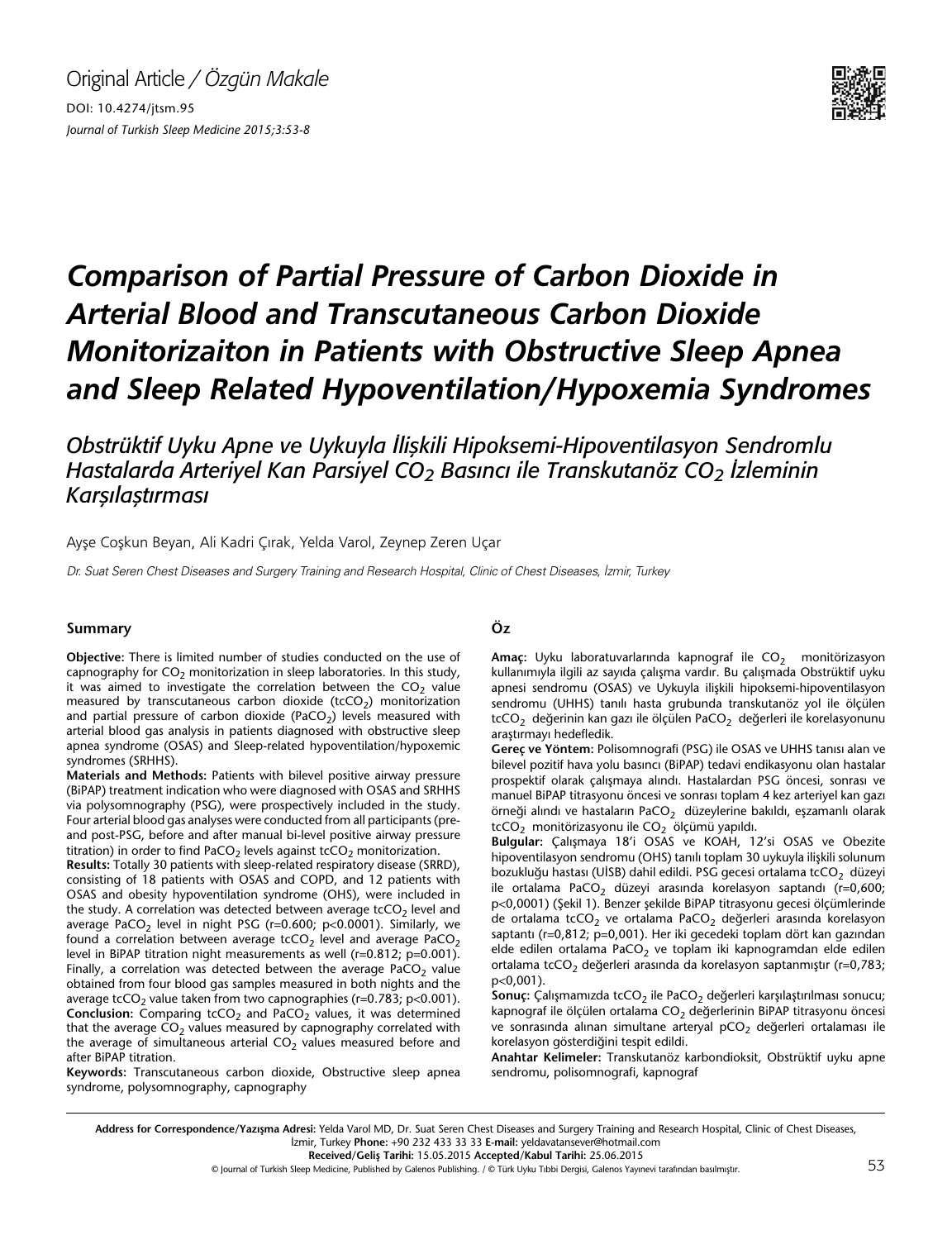# **Introduction**

It is important to know carbon dioxide partial pressure (PaCO<sub>2</sub>) in arterial blood to determine the sufficiency of alveolar ventilation (1). PaCO<sub>2</sub> monitoring is conducted with varying frequencies in sleep laboratories in order to evaluate the efficiency of diagnosis and treatment, and to apply apnea and pulmonary stress tests (2-8).

Today, examination of the arterial blood gas is the gold standard method in PaCO<sub>2</sub> measurement. Since it is an invasive method that results in such side effects as severe pain, susceptibility to infection, thrombosis, there are ongoing efforts to develop alternative methods that constantly measure intensive care patients and sleep laboratories (9). Even though the PaCO<sub>2</sub> measurement with arterial catheterization is easy to repeat, it still requires expensive equipment, specially-trained staff, and in most of the cases, an intensive care environment. It also causes morbidity on a slight but significant level (10).

Non-invasive  $CO<sub>2</sub>$  monitoring (tcCO<sub>2</sub>) with transcutaneous capnography is an almost 30-year-old method that relies on high resolution  $CO<sub>2</sub>$  measurement which is applied by placing locally heated electrochemical sensors on the skin without an invasive process (11).

A correlation was detected in most of the studies that involve various patient groups during the evaluation of the results of the studies comparing  $PaCO<sub>2</sub>$  measurements and the measurements carried out with the transcutaneous method (11-13). However, most of these studies included different patient groups, and were not practiced in sleep laboratories. In our study, we referred to our sleep laboratory, and examined the consistency of the average  $PaCO<sub>2</sub>$  level in arterial blood gas obtained in both polysomnography (PSG) and bi-level positive airway pressure (BiPAP) titration applications and the average  $CO<sub>2</sub>$  value that is measured by nightlong tcCO<sub>2</sub> monitoring in the same nights in patients with Obstructive sleep apnea syndrome (OSAS) and Sleep related hypoventilation/hypoxemia syndromes (SRHHS) diagnosis.

# **Materials and Methods**

A total of 68 cases referred to the sleep outpatient clinics in our hospital between July 2011 and February 2012 were evaluated. Fifty-four patients diagnosed with sleep related respiratory disorders, 24 cases of whom with certain congestive cardiac failure diagnosed via echocardiogram were excluded from the study. Patients with BPAP treatment indication and diagnosed with overnight PSG, OSAS, SRHHS were included prospectively in the research. OSAS and SRHHS diagnoses relied on the International Classification (ICSD-2) in American Sleep Academy (14). Informed consent was received from the patients in both nights of diagnosis and treatment. The study protocol was approved by the Institutional Review Board of the research hospital.

### **Polysomnography**

Patients were taken to the sleep laboratory at 8:00 pm and they underwent standard PSG. PSG was measured via Compumedics E-Series (Compumedics Limited, Australia) Profusion PSG 2 (Compumedics Limited, Australia) program and included four electroencephalography (EEG) channels (C3 to A1, C4 to A2, O1 to A2, and O2 to A1), right and left electrooculography (EOG) channels, one chin electromyography (EMG) channel

and four tibialis anterior EMG channels, finger pulse oximeter, strain gauges for thoracoabdominal movements, one electrocardiography (ECG) lead, a nasal airflow (pressure cannula), a nasal thermistor and a digital microphone to detect snoring. PSG records were scored in 30-second durations of sleep, breathing and oxygenation according to the standard criteria determined by the American Academy of Sleep Medicine (AASM) (14). Obstructive apnea was defined as a 90% cessation of oro-nasal airflow for at least 10 seconds in the presence of chest-wall motion. Hypopnea was defined as a 50% or higher reduction in the airflow associated with 3% or higher arterial oxygen desaturation and/or arousal, or a 30% or higher reduction in respiratory airflow associated with 4% or higher arterial oxygen desaturation and/or arousal for at least 10 seconds. Apnea hypopnea index (AHI) was calculated as the total number of apneas and hypopneas per hour of sleep. Diagnosis of OSA relied on PSG findings, according to the International Classification of sleep disorders 2 (ICSD-2) (15). Subjects with an Apnea-hypopnea index (AHI) ≥5 were considered to have OSA, and OSA severity was classified as mild (5≤ AHI <15), moderate (15≤ AHI <30), or severe (AHI ≥30). The Oxygen desaturation index (ODI) measuring the number of oxygen desaturations ≥3% per hour of sleep was determined. **Arterial Blood Gas** 

The first arterial blood gas sample was taken in supine position prior to the night polysomnography recording, the second was taken at the end of recording; the third was taken before manual BPAP titration started and the fourth was taken in the morning after titration in the same position from radial artery via heparinized tubes to the amount of 2 ml. The process was carried out by duly trained assistant staff. Samples were evaluated with Rapidlab Analyzer 860 (Bayer Health Care Systems-Siemens, USA) device.

#### **Measurement with Capnography**

Sentec V-Sign digital transcutaneous  $CO<sub>2</sub>$  probe was used in Sentec digital monitoring system (Sentec AG, Therwil, Switzerland) which measures with transcutaneous method, in order to measure arterial carbon dioxide pressure noninvasively and constantly.  $TcCO<sub>2</sub>$  was measured in line with the manufacturer's recommendations. The probe was secured on the earlobe with a clip. The skin was heated with the probe up to 42 degrees in order to improve arterialization. The gas coming out of the skin and passing through a gas permeable membrane, according to the working principle of the device, changes the pH value of the electrolyte located under the membrane. The difference between the reference electrode and the measuring electrode is equivalent to the arterial partial carbon dioxide pressure according to pH value logarithms and the Sveringhaus effect. These values were calculated by being transferred to VSTAT software. When recording finished, a report was prepared indicating the highest, the lowest and average  $CO<sub>2</sub>$  values. Calibration integration was performed automatically by the calibration system.

#### **Other Measurements**

Respiratory function test measurements were performed via ZAN 100 (Flow handy, Germany) device, afoot and using nose clips. Minimum 3 maximum 5 tests were applied until three acceptable tests were obtained. The highest forced vital capacity and the first second forced expiratory volume were recorded. Excessive daytime sleepiness was defined as the score of Epworth sleepiness scale >10 (16).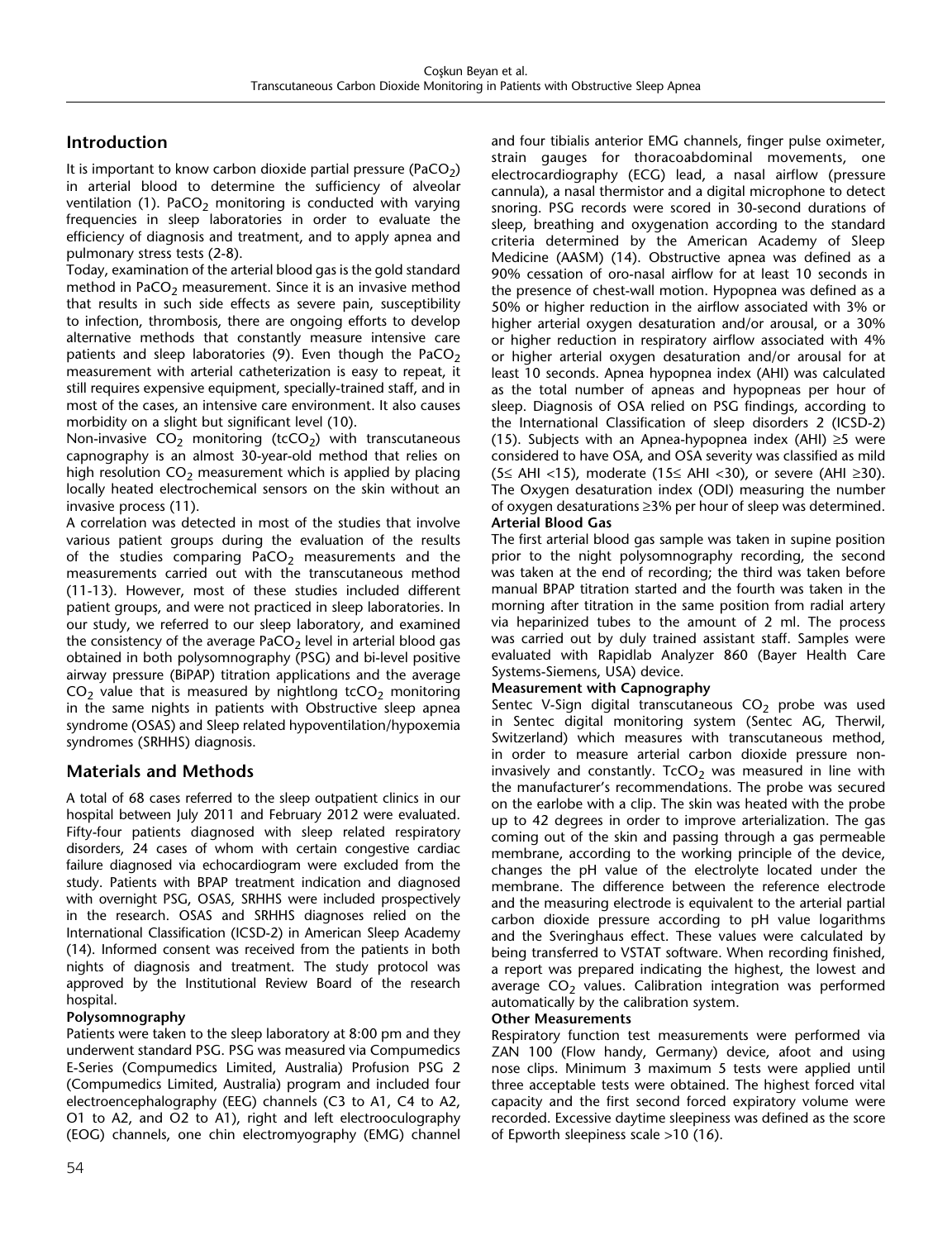### **Statistical Analyses**

All data were analyzed by using SPSS for Windows version 17. Constant variables were stated in median (inter-quarters rate), categorical variables were stated in numbers (%). Comparisons were made by using the square tests for categorical variables, and the Mann-Whitney U tests for constant variables. The Spearman correlation test was used for correlation analysis. P<0.05 was accepted as the significance threshold.

# **Results**

Eighteen patients diagnosed with the OSA syndrome and COPD, and 12 with the OSA syndrome and Obesity Hypoventilation Syndrome (OHS), totally 30 patients with SRHHS (Sleep-Related Hypoventilation/Hypoxemic Syndromes) were included in the study. The most commonly determined symptoms were snoring (90%) and daytime sleepiness (75%). Patients' demographic data are given in Table 1.

Considering pre-BPAP PSG and post-BPAP titration PSG data, we observed treatment effect on a statistically significant level in almost all patients (Table 2). Duration through which patients had oxygen saturation below 90% decreased significantly (p<0.001), a significant increase was observed in minimum and average  $O_2$  saturation (p<0.001, p<0.001 respectively). We detected a statistically significant reduction in the number of obstructive and NREM AHI (p<0.001 both). Relevant data are presented in Table 2.

Comparing the BPAP value obtained from the patients in the PSG night before the recording started and in the morning after the recording, and the arterial blood gas values obtained the night before and after titration, a significant decrease in patients' PaCO<sub>2</sub> (p<0.001) and a significant increase in patients' PaO<sub>2</sub> (p:0.012) was observed. Relevant data are given in Table 3 and Table 4.

| Table 1. Demographic data of the patients included in the study                                                                                                          |                                                    |  |
|--------------------------------------------------------------------------------------------------------------------------------------------------------------------------|----------------------------------------------------|--|
| <b>SRHHS (n=30)</b>                                                                                                                                                      |                                                    |  |
| Sex                                                                                                                                                                      |                                                    |  |
| Male<br>Female                                                                                                                                                           | 14 (46%)*<br>16 (54%)*                             |  |
| Age (year) (average \times SD)                                                                                                                                           | $57+9$                                             |  |
| Additional disease                                                                                                                                                       |                                                    |  |
| нт<br>DМ<br>Other<br>No additional disease                                                                                                                               | 13 (43%)*<br>$5(16\%)*$<br>$5(16\%)*$<br>$7(23%)*$ |  |
| BMI ( $\text{kg/m}^2$ )                                                                                                                                                  | 41 (30-55)**                                       |  |
| *: Colon percentage **: Median (min-max), HT: Hypertension, DM: Diabetes<br>mellitus, BMI: Body-mass index, SRHHS: Sleep-related hypoventilation/<br>hypoxemic syndromes |                                                    |  |

|                                               | PSG median (min-max) | Titration with BPAP median (min-max) | p value |
|-----------------------------------------------|----------------------|--------------------------------------|---------|
| Duration of oxygen saturation under 90% (min) | 191(121-299)         | 51 (3-139)                           | < 0.001 |
| Minimum O2 saturation (%)                     | 63 (47-74)           | 81 (65-85)                           | < 0.001 |
| Average O2 saturation (%)                     | 85 (77-89)           | 92 (89-93)                           | < 0.001 |
| t AHİ                                         | 39 (23-74)           | $14(8-21)$                           | < 0.001 |
| o AHİ                                         | 24 (3-58)            | $0(0-4)$                             | < 0.001 |
| c AHİ                                         | $0(0-0)$             | $0(0-0)$                             | 0.726   |
| m AHİ                                         | $0(0-0)$             | $0(0-0)$                             | 0.046   |
| REM AHİ                                       | $23(0-68)$           | $11(5-22)$                           | 0.061   |
| Supine AHI                                    | 48 (29-79)           | $13(8-21)$                           | < 0.001 |
| NREM AHI                                      | 42 (23-78)           | $15(9-20)$                           | < 0.001 |

| Table 3. Comparison of the arterial blood gas values before and after polysomnography, and before and after bi-level positive airway<br>pressure |                   |                     |         |                     |                   |         |
|--------------------------------------------------------------------------------------------------------------------------------------------------|-------------------|---------------------|---------|---------------------|-------------------|---------|
|                                                                                                                                                  | <b>Before PSG</b> | After PSG           | p value | <b>Before BPAP</b>  | <b>After BPAP</b> | p value |
| рH                                                                                                                                               | $7.38(7.27-7.51)$ | $7.39(7.23 - 7.55)$ | 0.745   | $7.38(7.31 - 7.47)$ | 7.37 (7.32-7.43)  | 0.936   |
| $PO2$ (mmHg)                                                                                                                                     | 59.5 (34-105)     | 63.5 (35-112)       | 0.274   | 61.5 (34-108)       | 73.1 (45-109)     | 0.012   |
| $PCO2$ (mmHq)                                                                                                                                    | 46 (34-69)        | 49 (38-67)          | 0.004   | 47.7 (32-72)        | 51.2 (40-84)      | < 0.001 |
| $HCO3$ (mEq/L)                                                                                                                                   | 26.9 (18-40)      | 28 (20.1-35)        | 0.397   | 27.5 (19.8-36)      | 28.7 (23-37)      | 0.26    |
| O2 Sat (%)                                                                                                                                       | 90.2 (63.8-97.8)  | 92.3 (63.5-99)      | 0.141   | 88.8 (65-98)        | 91.9 (81-97.7)    | 0.02    |
| PSG: Polysomnography, BPAP: Bi-level positive airway pressure                                                                                    |                   |                     |         |                     |                   |         |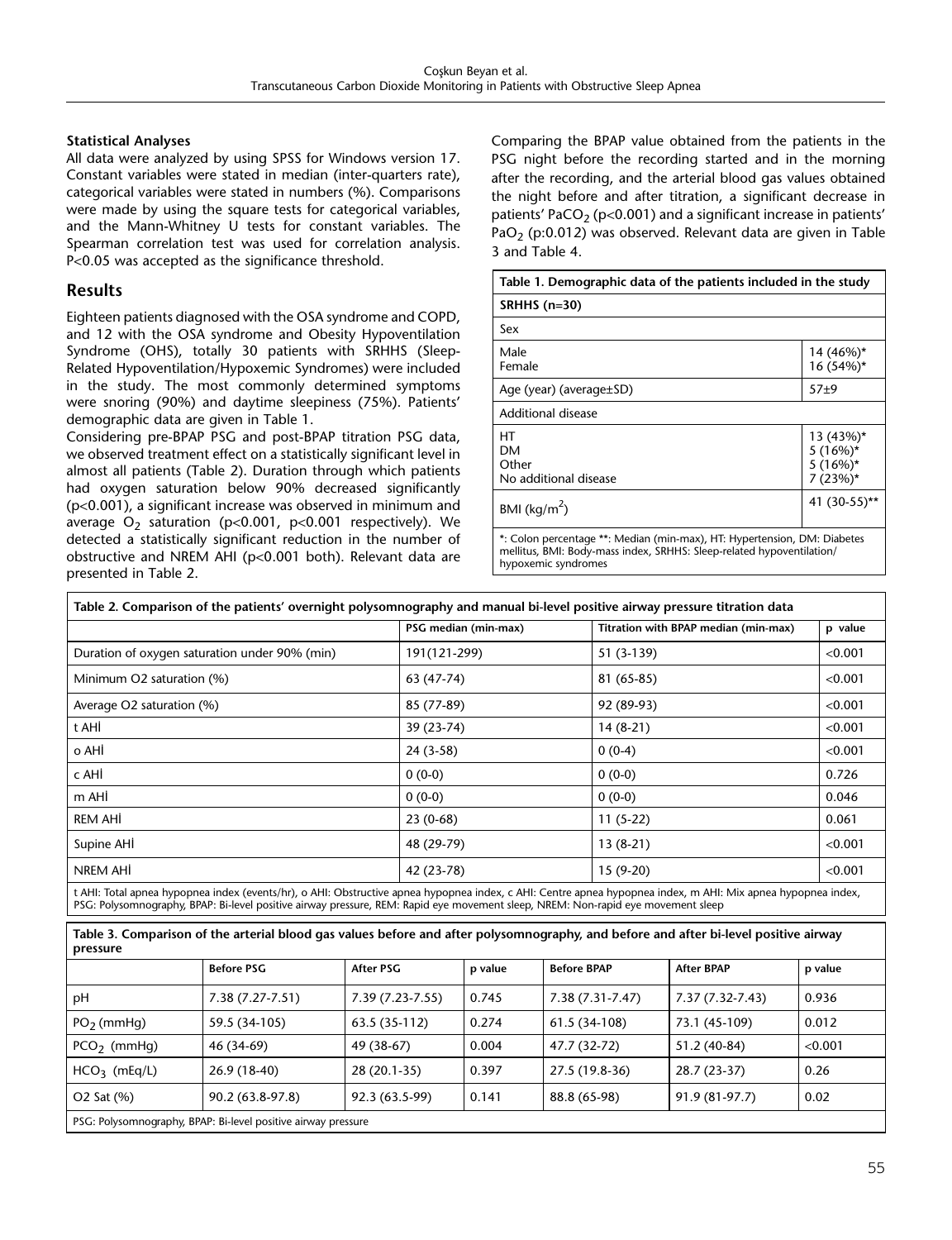A correlation was detected between average  $tcCO<sub>2</sub>$  level and average PaCO<sub>2</sub> level measured in the PSG night (r: 0.600; p<0.0001) (Figure 1). Similarly, there was a correlation between average tcCO2 level and average PaCO<sub>2</sub> level in the BPAP titration night measurements as well (r:0.812; p:0.001) (Figure 2). We found a correlation between the PaCO<sub>2</sub> value obtained from total four blood gas samples in both nights and the tcCO2 value taken from two capnograms in total (r:0.783; p<0.001). Relevant correlation curves are presented respectively (Figure 1, 2).

# **Discussion**

WWe performed a  $t\text{cCO}_2$  monitoring on our patients diagnosed with OSAS and SRHHS and investigated whether it was correlated with PaCO<sub>2</sub> measurement. A comparison of tcCO<sub>2</sub> and PaCO<sub>2</sub> values conducted within the scope of our study indicated that average  $CO<sub>2</sub>$  data measured by capnography correlated with the average of simultaneous arterial  $CO<sub>2</sub>$ values measured before and after BPAP titration. Based on the results, we believe that measurements can be made in sleep laboratories with transcutaneous capnography without disturbing the patients regarding the patient group diagnosed with OSAS and UHSS, and results compatible with arterial  $CO<sub>2</sub>$ values can be obtained.

Capnographies are devices capable of performing both end tidal and transcutaneous measurements. The end tidal capnography, which is particularly used in intensive care units, both exposes the patient to an invasive procedure such as  $PaCO<sub>2</sub>$  monitoring via arterial blood gas or catheterization, and we know that it may yield false results in the cases with increased dead gap respiration (17). For these reasons, we preferred measuring with transcutaneous capnography method which offers rather noninvasive measurements.

In literature review we found that very few studies have been conducted in a sleep laboratory. In one of these studies, Sanders et al. compared all three methods but failed to detect any correlation between PaCO<sub>2</sub> and tcCO<sub>2</sub> (18). However, their

| Table 4. Minimum, maximum and average carbon dioxide<br>values measured with transcutaneous capnography during<br>polysomnography and bi-level positive airway pressure titration |                     |                     |         |  |
|-----------------------------------------------------------------------------------------------------------------------------------------------------------------------------------|---------------------|---------------------|---------|--|
|                                                                                                                                                                                   | PSG                 | <b>BPAP</b>         | p value |  |
|                                                                                                                                                                                   | Median<br>(min-max) | Median<br>(min-max) |         |  |
| Average<br>$CO2$ (mmHq)                                                                                                                                                           | 42.6 (25-64.2)      | 44.5 (24.4-74.2)    | 0.285   |  |
| Minimum<br>$CO2$ (mmHg)                                                                                                                                                           | 30.3 (16.9-55)      | 32.4 (19.5-70)      | 0.267   |  |
| Maximum<br>$CO2$ (mmHg)                                                                                                                                                           | 55.4 (38.4-95)      | 55.9 (40-122)       | 0.734   |  |
| PSG: Polysomnography, BPAP: Bi-level positive airway pressure, $CO2$ : Carbon<br>dioxide                                                                                          |                     |                     |         |  |

research included a patient group with sleep diseases associated with neuromuscular diseases, restrictive and obstructive lung diseases, displaying quite heterogeneous  $CO<sub>2</sub>$  values. Therefore, the cases presented quite a wide  $CO<sub>2</sub>$  range. They suggested



Figure 1. Polysomnography night correlation curve  $tcCO<sub>2</sub>$ : The  $CO<sub>2</sub>$  value measured by transcutaneus carbondioxide monitorization, PaCO<sub>2</sub>: Partial pressure of carbon dioxide levels measured with arterial blood gas analysis



Figure 2. Bi-level positive airway pressure night correlation curve  $tcCO<sub>2</sub>$ : The  $CO<sub>2</sub>$  value measured by transcutaneus carbondioxide monitorization, PaCO<sub>2</sub>: Partial pressure of carbon dioxide levels measured with arterial blood gas analysis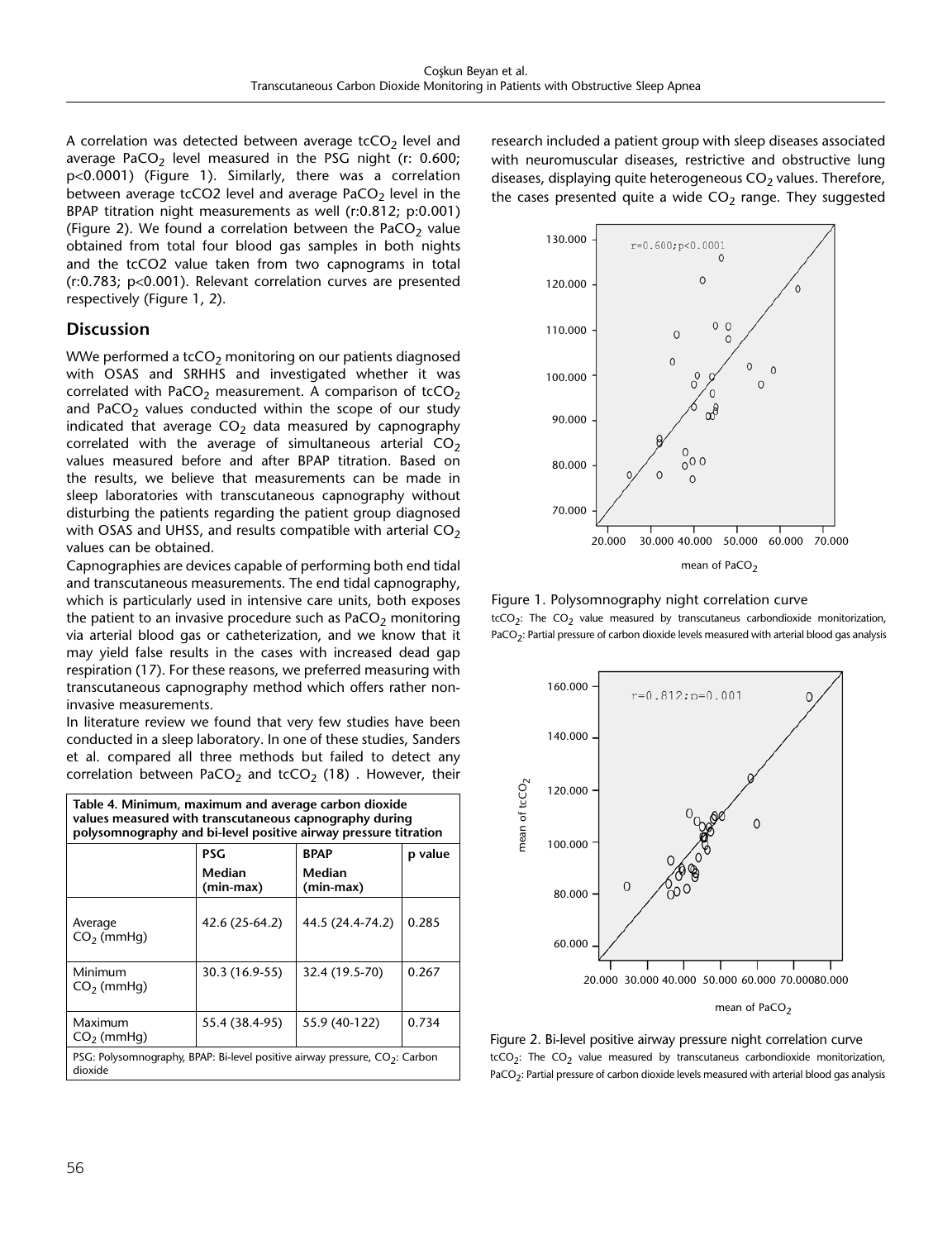that correlated results can be found in a patient group with a narrower  $CO<sub>2</sub>$  range. Our patient group consisted of cases with more homogeneous  $CO<sub>2</sub>$  values. Similarly, studies with narrower  $CO<sub>2</sub>$  ranges also indicated a correlation as presented in our study (19,20). As mentioned above, we may have detected a correlation due to the values on a narrower range. Nevertheless, both our study and the one conducted by Sanders et al. included a limited number of patients, thus further studies with higher numbers of patients, including specifically the subgroups with narrow and wide  $CO<sub>2</sub>$  ranges, are required. It can still be considered as an effective method in monitoring the patients displaying a narrower  $CO<sub>2</sub>$  range.

Pillsbury et al. (12) found a correlation between PaCO<sub>2</sub> and  $tcPCO<sub>2</sub>$  values in the study they conducted among healthy subjects with a normal  $CO<sub>2</sub>$  range. Healey et al. (13) stated in their study conducted on 20 patients with stable  $CO<sub>2</sub>$  values who were monitored under mechanic ventilation that both end tidal and transcutaneous capnography could be alternative methods to arterial blood gas. This study conducted by Healey et al. (13) found a correlation in narrow  $CO<sub>2</sub>$  results. Our study aimed to research the effectiveness of capnography in monitoring non-invasive mechanic ventilation treatment for obstructive and restrictive respiratory diseases. Our study did not include healthy subjects. Intensive care patients, similar to the patients suffering from sleep-related diseases, need long term monitoring as well. Therefore, use of non-invasive methods such as within the scope of our study should be taken into consideration for patient comfort.

Palmisano et al., (21) in the study which evaluated 756 samples taken from 251 cases, investigated quite different disease groups falling in an age interval of 4 weeks-60 years, and measured varying ranges of  $CO<sub>2</sub>$ . They pointed out that as the difference between  $CO<sub>2</sub>$  values increases, consistency of measurements decreases. Although the number of patients was very remarkable, heterogeneity of the groups made us think that new studies should be conducted in further sub-groups.

Healey et al. (13) reported for intensive care patients and Hanly et al. reported for congestive cardiac failure patients that their tcCO<sub>2</sub> measurements were negatively affected by low cardiac output or vasoconstrictor agents, hypothermia or hypovolemia or increased cardiogenic hypotension-related cutaneous vascular resistance. In cases with cardiac index below 1.5 L/min, the difference between tcCO<sub>2</sub> and PaCO<sub>2</sub> was observed to increase dramatically. Further, it was stated that in intensive care units especially in which inotropic agents such as dopamine was used, measurement results could be detected incorrectly due to vasoconstriction, and thus transcutaneous measurement should not be performed (22). Our patient group did not display any serious cardiac failure or cases treated with inotrope. Therefore, in contrast to these studies, we can assume that the  $tcCO<sub>2</sub>$  values measured also during the BPAP monitoring correlated with the PaCO<sub>2</sub> values measured with ABG analysis.

Even though it seems to be a useful method for the patients suffering from sleep-related diseases and intensive care patients who need constant monitoring, the method has its own difficulties such as calibration before measurements, constant replacement of the membranes, skin burns etc. It is known

that especially the probes placed on the stomach skin in the new capnographies which are being used for the first time are heated up to 43°C-44°C for measurement, and they often cause skin burns. This was an important limitation reason until the introduction of new generation probes (23). The sensor we preferred in our study has recently been developed and which measures from earlobe. Given that earlobe is an area with thin skin and subcutaneous fat tissue, the sensor was heated up to 42°C. This is a new technology, and in our opinion, it will eventually replace the method whereby the probe is heated up to 43°C for optimal measurement and placed on stomach skin. We did not encounter any skin burn in our study. The necessity of calibrating the capnographies once in every 4 hours also constitutes an important limitation factor. It increases the workload and disturbs patients. Moreover, it is very likely to have an impact on the results and sleep quality in sleep laboratories, as was in our study. The probe we used in our study has a calibration time of 8 hours so this offered an optimal recording time for the sleep laboratory. Domingo et al. stated that limitations have decreased thanks to the improvements witnessed in the past two decades, such as smaller probes, shorter alteration time, lower heat, and less calibration requirement; and the aforementioned method has displayed an increasing clinical usage (24).

We detected a significant increase in PaO<sub>2</sub> and a significant decrease in PaCO<sub>2</sub> values after titration in BPAP pressure values with 13 mmHg EPAP and 17 mmHg IPAP when we compared and evaluated the BPAP values taken from patients in the PSG night before starting recording and in the morning after finishing record, and the arterial blood gas values taken the night before and after titration. However, no statistically significant difference could be found between the minimum, average, and maximum  $CO<sub>2</sub>$  values of the patients measured with capnography both in the diagnosis PSG and titration BPAP nights. We think that low PaCO<sub>2</sub> value (37 mmHg), a narrow range (30-47 mmHg) and suboptimal pressure application until effective BPAP pressure is attained (13 mmHg EPAP and 17 mmHg IPAP) may constitute the reasons for the absence of a difference.

One of the limitations in our study pertains to the small number of patients. Capnography records included highest, lowest and average  $CO<sub>2</sub>$  values observed during recording. Therefore, we compared the average  $CO<sub>2</sub>$  value measured by capnography and the  $CO<sub>2</sub>$  value detected by blood gas. Inability of the capnography to show instantaneous values constitutes another limitation of our study. Although blood gas samples were taken by well- trained staff, it is also possible that sufficient standardization could not have been achieved due to the human factor.

# **Conclusion**

In conclusion, this study compared tcCO<sub>2</sub> and PaCO<sub>2</sub> values in both diagnostic PSG night and titration night with BPAP in patients with OSAS and SRHHS. Our results suggested that tcCO<sub>2</sub> monitoring during PSG and BPAP titration can be introduced to clinical practice. However, further studies are needed in order to determine the subgroup of patients in which it can be effective.